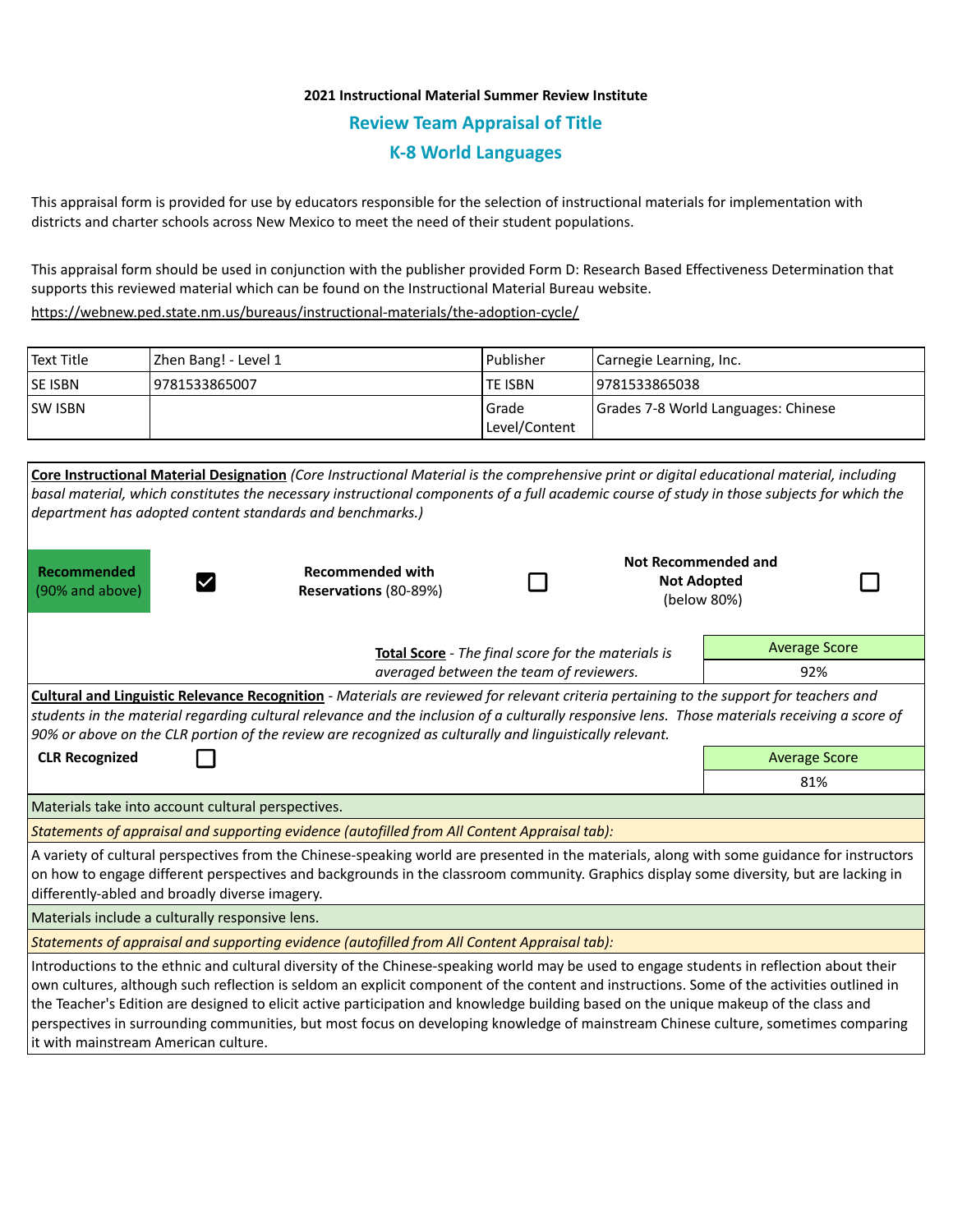Standards Review *- Materials are reviewed for alignment with the state adopted content standards, benchmarks and performance standards.*

Average Score

93%

Materials align with World-Readiness standards overall.

*Statements of appraisal and supporting evidence:* 

*Zhen Bang* Level 1 has been carefully crafted to align with the ACTFL and New Mexico World Readiness Language Standards. From the layout of the text, to the accompanying Teacher's Edition and digital resources, *Zhen Bang* offers ready-to-use, high-quality instructional materials appropriate for middle and high school students. In addition to adherence to the 5 Cs, best practices for instruction and for students' collaborative and independent study and assessment are also showcased throughout.

Materials align with communication standards.

*Statements of appraisal and supporting evidence:* 

The textbook consistently and accurately identifies activities as exercising one of the three modes of communication: interpretive, interpersonal, and presentational. In additional, an entire volume in the digital resources provides Integrated Performance Assessments (IEPs), which engage students in all three modes to complete comprehensive and standards-based assessments.

Materials align with cultures standards.

*Statements of appraisal and supporting evidence:* 

A focus on the Three Ps--Practices, Perspectives, and Products--is maintained in each section of the text. Group and individual activities presented in the Teacher's Edition guide students to investigate Chinese cultural practices and products to broaden their understanding of mainstream Chinese perspectives.

Materials align with connections standards.

*Statements of appraisal and supporting evidence:* 

One unique feature of this textbook is to include six "Foundation" lessons before entering into the "Communication" contents. Foundation A: Chinese geography/history—China on the World Map; B: China's 22 Mainland Provinces; C: The Four Municipalities and Two Special District; D: China's Population Density; E: Important Food Crops in China; F: Natural Environment of China. These lessons expand students' knowledge of other disciplines, and students will develop understanding of diverse perspectives. The only concern is that the teacher may not have the hours available to cover all the contents.

Materials align with comparisons standards.

*Statements of appraisal and supporting evidence:* 

Materials provide opportunities for learners to develop insight into language and culture. The Teacher's Edition includes tools and activities for students to compare Chinese culture with their own. In the Student Edition, there are Culture Window and Language Note sections in every lesson. Consistent visual design of language pattern in highlighted bold face text and comparisons box help students understand how language works and the relationship between language and culture.

Materials align with communities standards.

*Statements of appraisal and supporting evidence:* 

The Teacher's Edition provides Parent Communication tips to encourage students to use the language beyond the classroom, e.g. take family to Chinese restaurant and order in Chinese, or teach family members simple Chinese expressions. The Student Edition also includes a Culture Window on the topic of going to China or studying abroad programs. However, the material does not provide clear instruction on how to help students set goals for lifelong learning.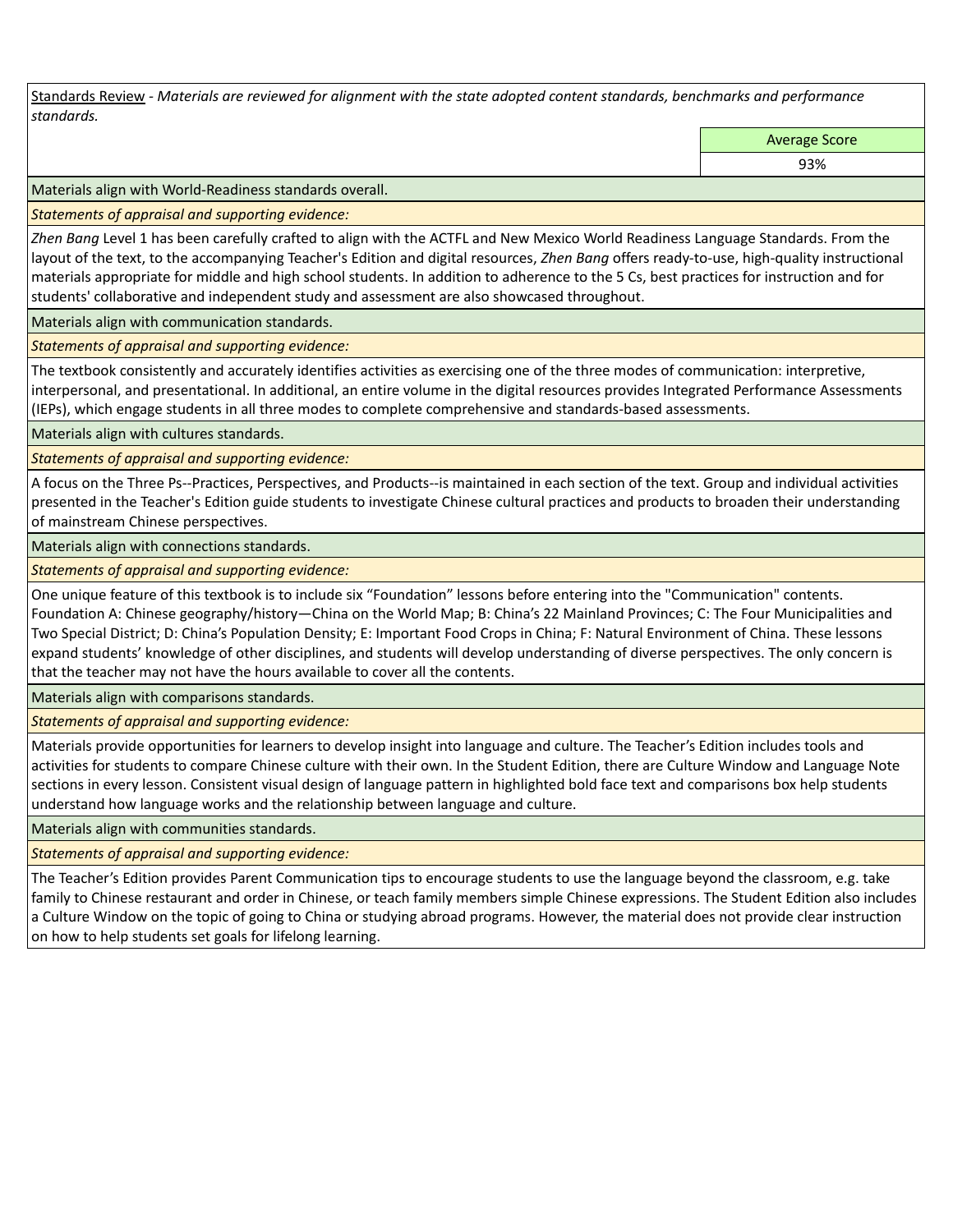**WL Content Review** *- Materials are reviewed for relevant criteria pertaining to the support for teachers and students in the specific content area reviewed.*

Average Score

95%

Materials provide a selection and range of high-quality texts worthy of students' time and attention, exhibiting exceptional craft and thought and/or providing useful information.

*Statements of appraisal and supporting evidence:* 

A wealth of information about China and the Chinese language is contained in the textbook. In addition, there are two online graded readers for beginning levels, presenting age-appropriate fictional stories. The English-language contents in the textbook are designed to deepen students' knowledge on subjects which are too advanced to be explored in the target language, and accompanying lessons in Chinese link this knowledge with basic vocabulary and sentence structures. The result is a well-rounded promotion of students' knowledge ranging in depth from the most basic to the more intellectually stimulating, on a wide range of topics.

Questions in the materials are high-quality text-dependent and text-specific questions. The overwhelming majority of these questions are text-specific and draw student attention to the particulars in the text.

## *Statements of appraisal and supporting evidence:*

Texts in both Chinese and in English (for cultural topics) are followed up with text-specific questions requiring careful reading and thorough understanding of the material by students. Chinese-language texts (the majority of which are accompanied by pinyin) are followed by questions in Chinese, while the questions about English passages are asked and answered in English.

Materials provide scaffolding and supports to enable students' learning of world languages.

*Statements of appraisal and supporting evidence:* 

Ample supports and scaffolding, not only in the text itself but also in the online supplemental materials, provide a rich foundational text for students' acquisition of Mandarin, Chinese. Recycling of vocabulary and sentence structures is carefully maintained to promote retention and further development, accompanied by listening activities, flashcards, and projects in all three modes of communication.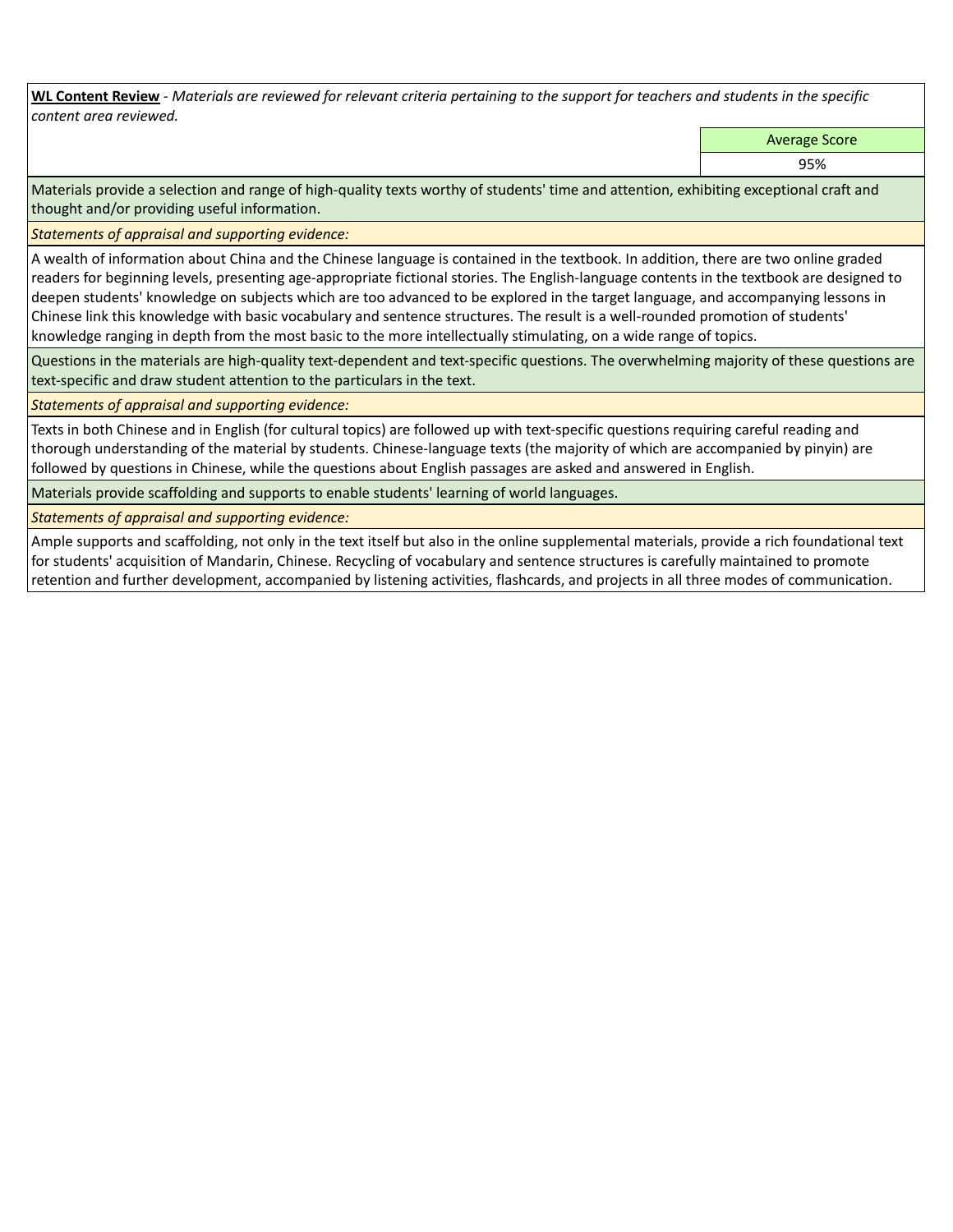**All Content Review** *- Materials are reviewed for relevant criteria pertaining to the support for teachers and students in the material regarding the progression of the standards, lesson structure, pacing, assessment, individual learners and cultural relevance.*

Average Score

88%

Materials are coherent and consistent with the standards that all students should study in order to be college and career ready.

*Statements of appraisal and supporting evidence:*

The Teacher's Edition includes the 10 skills statements from the ACTFL World Languages 21st Century Skills Map; all contents are coherent and consistent with ACTFL and New Mexico World Readiness Language Standards. There are few activities to address the skills of Flexibility and Adaptability, Initiative and Self-Direction, and Social and Cross-Cultural Skills.

Materials are well designed and take into account effective lesson structure and pacing.

*Statements of appraisal and supporting evidence:*

The Teacher's Edition includes Lesson Planning and Pacing guide for Traditional (50-minute classes) and Block schedule (90-minute classes) in 180 days. As all units contain the same instructional components, teachers may reference the provided Sample Lesson Plan for a Unit for effective lesson pacing.

Materials support teacher planning, learning, and understanding of the standards.

*Statements of appraisal and supporting evidence:*

The strong emphasis on standards throughout the text, particularly the labeling conventions wherein each section is labeled with a communication mode, supports teacher and student understanding of the standards. In the Teacher Edition, suggested activities in the margins, in Chinese, are not delineated in terms of standards.

Materials offer teachers resources and tools to collect ongoing data about student progress on the standards.

*Statements of appraisal and supporting evidence:*

There is one example of a proficiency rubric for teachers to refer to in collecting data about student progress on the standards. It is only available in the online Annotated Teacher's Edition. The Carnegie Learning Passport website also offers "My Classes," where scores on assigned work can be collected and stored.

Materials support effective use of technology to enhance student learning.

*Statements of appraisal and supporting evidence:*

Students can access the digital resource "Passport" for eBooks, complete assignments, practice activities, submit work, receive feedback and track progress. These resources/apps are listed as a Margin Icon in the Student Edition.

Materials can be easily customized for individual learners.

*Statements of appraisal and supporting evidence:* 

The textbook and the online workbook are only customizable in terms of whether and to whom they are assigned, but with the activities available online, including flashcards on Quizlet and a direct link to Flipgrid, teachers are encouraged to branch out and explore ways to engage learners in creativity. There is even an option to "create activities" within the online Assignment Library.

Materials give all students extensive opportunities and support to explore key concepts.

*Statements of appraisal and supporting evidence:*

Each unit in the Student Edition features illustrated vocabulary, easy-to-follow formulas, digital resources with dialogues, videos, audio excerpts, assessments, and Language Practice activities to review the language patterns or cultural concepts of the lesson.

Materials take into account cultural perspectives.

*Statements of appraisal and supporting evidence:*

A variety of cultural perspectives from the Chinese-speaking world are presented in the materials, along with some guidance for instructors on how to engage different perspectives and backgrounds in the classroom community. Graphics display some diversity, but are lacking in differently-abled and broadly diverse imagery.

Materials include a culturally responsive lens.

*Statements of appraisal and supporting evidence:*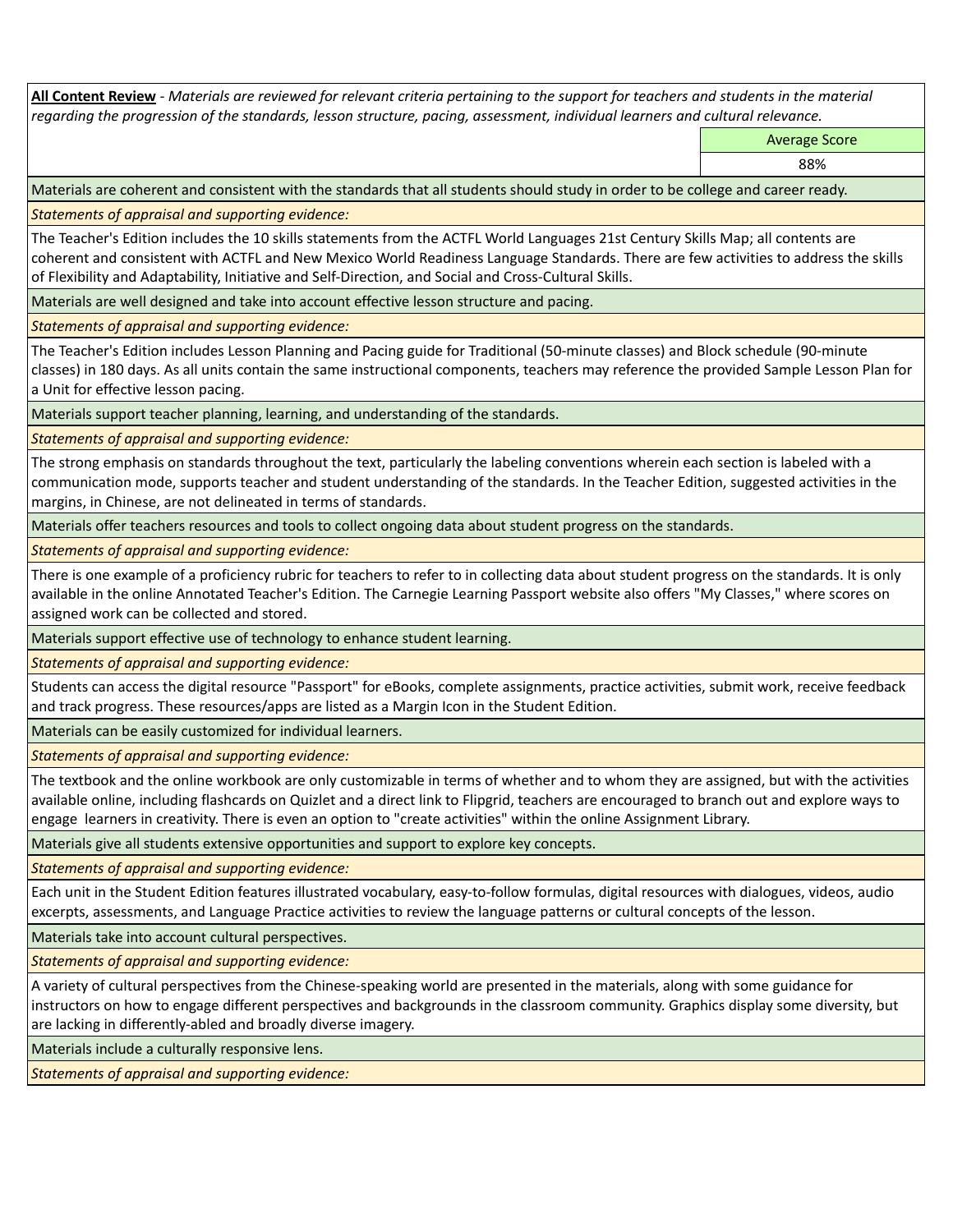Introductions to the ethnic and cultural diversity of the Chinese-speaking world may be used to engage students in reflection about their own cultures, although such reflection is seldom an explicit component of the content and instructions. Some of the activities outlined in the Teacher's Edition are designed to elicit active participation and knowledge building based on the unique makeup of the class and perspectives in surrounding communities, but most focus on developing knowledge of mainstream Chinese culture, sometimes comparing it with mainstream American culture.